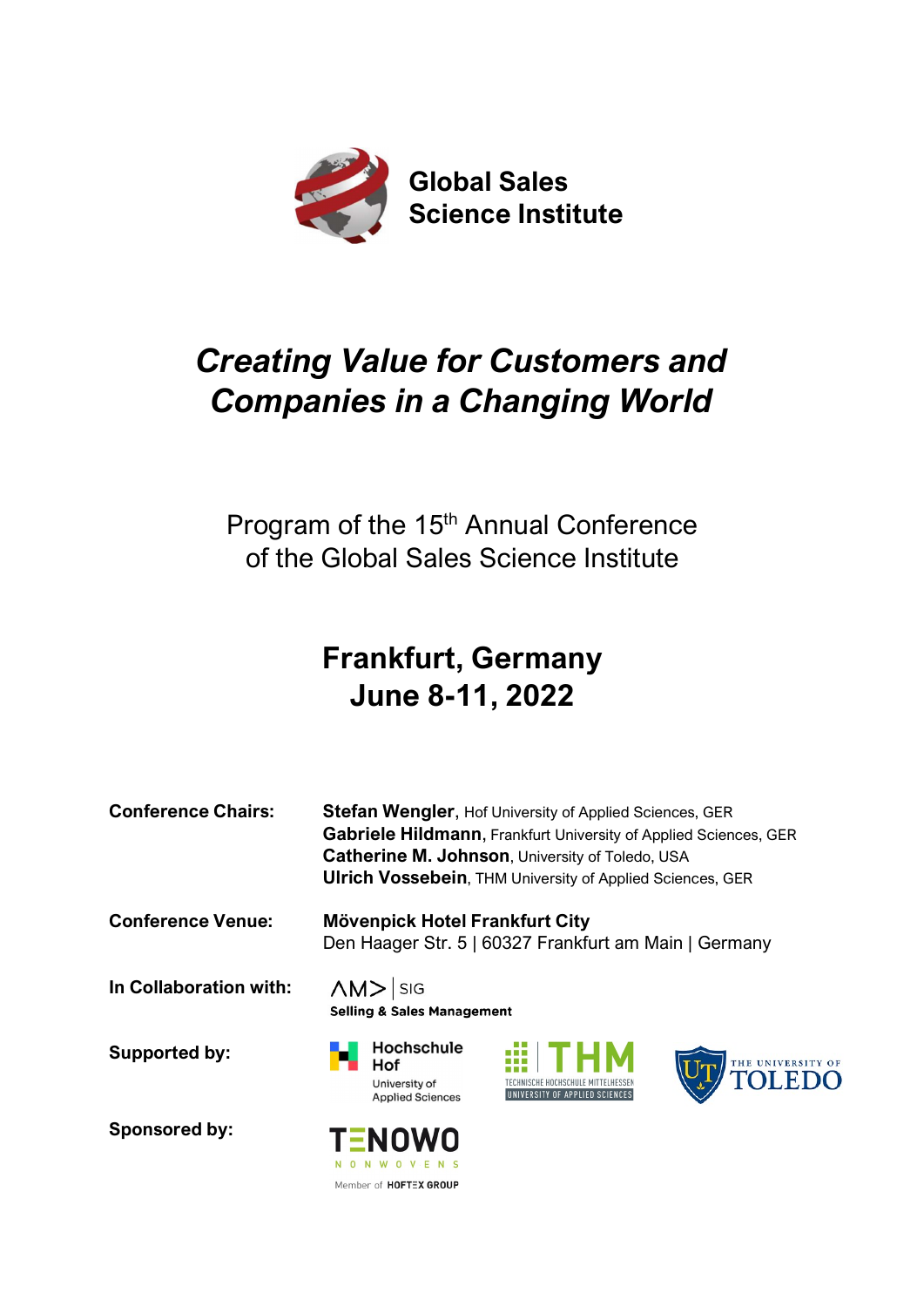

# Global Sales<br>
Science Institute<br>
Science Institute<br>
Trankfurt, Germany Frankfurt, Germany June 8-11, 2022

|                                  |                                                  | <b>Global Sales</b><br><b>Science Institute</b> |                                                      |                                                                 |                                                               |                                                                           |                                                                             |
|----------------------------------|--------------------------------------------------|-------------------------------------------------|------------------------------------------------------|-----------------------------------------------------------------|---------------------------------------------------------------|---------------------------------------------------------------------------|-----------------------------------------------------------------------------|
|                                  |                                                  |                                                 |                                                      |                                                                 |                                                               |                                                                           | 15 <sup>th</sup> Annual Conference<br>Frankfurt, Germany<br>June 8-11, 2022 |
|                                  |                                                  |                                                 |                                                      |                                                                 |                                                               |                                                                           |                                                                             |
|                                  | Wednesday<br>June 8th, 2022                      |                                                 | Thursday<br>June 9th, 2022                           |                                                                 |                                                               | Friday<br>June 10th, 2022                                                 | Saturday<br>June 11th, 2022                                                 |
| $09:00 - 10:30$                  |                                                  |                                                 | <b>Key Note</b><br>Science & Research                |                                                                 |                                                               | <b>Key Note</b><br>Practice                                               | <b>Pedagogic Session</b><br><b>Special Session IV</b><br>New Insights into  |
|                                  |                                                  |                                                 | Intro                                                |                                                                 |                                                               | Intro                                                                     | <b>Sales Education</b><br>Intro<br>Hautamäki/Cuevas<br>Klein/Rangarajan     |
|                                  |                                                  |                                                 | Kleinaltenkamp                                       |                                                                 |                                                               | <b>Ivica Maurovic</b>                                                     | The evolving Role<br>Mukai<br>of Sales Managers<br>Holopainen et al.        |
|                                  |                                                  |                                                 | Discussion                                           |                                                                 |                                                               | Discussion                                                                | <b>Brassier</b>                                                             |
|                                  |                                                  |                                                 |                                                      |                                                                 |                                                               |                                                                           | Conclusion                                                                  |
| $10:30 - 11:00$<br>11:00 - 12:30 |                                                  |                                                 | Coffee-Break<br>CPS I                                | CPS II                                                          | <b>Special Session II</b>                                     | Coffee-Break<br>CPS IV                                                    | Coffee-Break<br>CPS VII                                                     |
|                                  |                                                  |                                                 | <b>Sales Enablement</b><br>& Value Creation<br>Intro | <b>Credibility, Authenticity</b><br>and Trust in Sales<br>Intro |                                                               | <b>Improving the Understanding</b><br>of Personal & Team Selling<br>Intro | Application of Technology & Al<br>in Selling & Sales Management<br>Intro    |
|                                  |                                                  |                                                 | Grohmann et al.                                      | Eppler et al.                                                   | <b>Dover</b>                                                  | Gerke/Kalwey                                                              | Farellaci                                                                   |
|                                  |                                                  |                                                 | von Wovern/Kwiatek<br>Pentti                         | Fischer et al.<br>Hautamäki et al.                              | Can we harness<br>the Potential of<br><b>Sales Technology</b> | Sun et al.<br>Hough et al.                                                | Casenave<br>Überwimmer et al.                                               |
|                                  |                                                  |                                                 |                                                      |                                                                 | in a Post-Covid-19<br>World?                                  | Anderson et al.                                                           |                                                                             |
|                                  |                                                  |                                                 | Conclusion                                           | Conclusion                                                      |                                                               | Niemann<br>Conclusion                                                     | Closing                                                                     |
| $12:30 - 14:00$                  |                                                  |                                                 | Lunch                                                |                                                                 |                                                               | Lunch                                                                     | Joint Farewell-Lunch                                                        |
| 14:00 - 15:30                    | Registration                                     |                                                 | CPS III<br>Sales in Times of<br>a Crisis & Change    | <b>Special Session I</b>                                        | <b>Special Session II</b><br>(continued)                      | CPS V<br><b>Applying Digital</b><br><b>Technologies in Sales</b>          |                                                                             |
|                                  |                                                  |                                                 | Intro<br>Lussier et al.                              | Pullins                                                         | Dover                                                         | Intro<br><b>Bhatti/Burgdorff</b>                                          |                                                                             |
|                                  |                                                  |                                                 | Mulki/Görne                                          | <b>Building a</b><br><b>Framework for</b><br>Understanding      | Can we harness<br>the Potential of<br><b>Sales Technology</b> | <b>Teikinheimo/Hautam</b>                                                 |                                                                             |
|                                  |                                                  |                                                 | Gronover/Heinritz                                    | the Changing<br><b>Sales Process</b>                            | in a Post-Covid-19<br>World?                                  | Sathiskumar/Anderse<br>Ring et al.                                        |                                                                             |
|                                  |                                                  |                                                 | Conclusion                                           |                                                                 |                                                               | Conclusion                                                                |                                                                             |
|                                  | Break                                            |                                                 | Break                                                |                                                                 |                                                               | Break                                                                     |                                                                             |
|                                  | Registration                                     |                                                 | Forum for<br><b>Collaborative Research</b>           |                                                                 | <b>Special Session III</b>                                    | CPS VI<br><b>Post-Covid</b><br>Implications<br>Intro                      |                                                                             |
|                                  |                                                  |                                                 |                                                      |                                                                 | Hautamäki<br>Increasing                                       | <b>Brassier/Martin</b>                                                    |                                                                             |
|                                  |                                                  |                                                 |                                                      |                                                                 | <b>Sales Education</b><br>globally                            | Bullemore/Tautiva<br>Honge                                                |                                                                             |
|                                  |                                                  |                                                 |                                                      |                                                                 |                                                               | Burgdorff et al.                                                          |                                                                             |
|                                  |                                                  |                                                 |                                                      |                                                                 |                                                               | Nowlin<br>Conclusion                                                      |                                                                             |
| 18:00 - 19:00                    | Welcome                                          |                                                 |                                                      |                                                                 |                                                               |                                                                           |                                                                             |
| 19:30/20:00                      | Reception<br>(Mövenpick Hotel)<br>(incl. Dinner) |                                                 | <b>Boat Trip on River Main</b><br>(incl. Dinner)     |                                                                 |                                                               | Conference Gala Dinner<br>(Mövenpick Hotel)                               |                                                                             |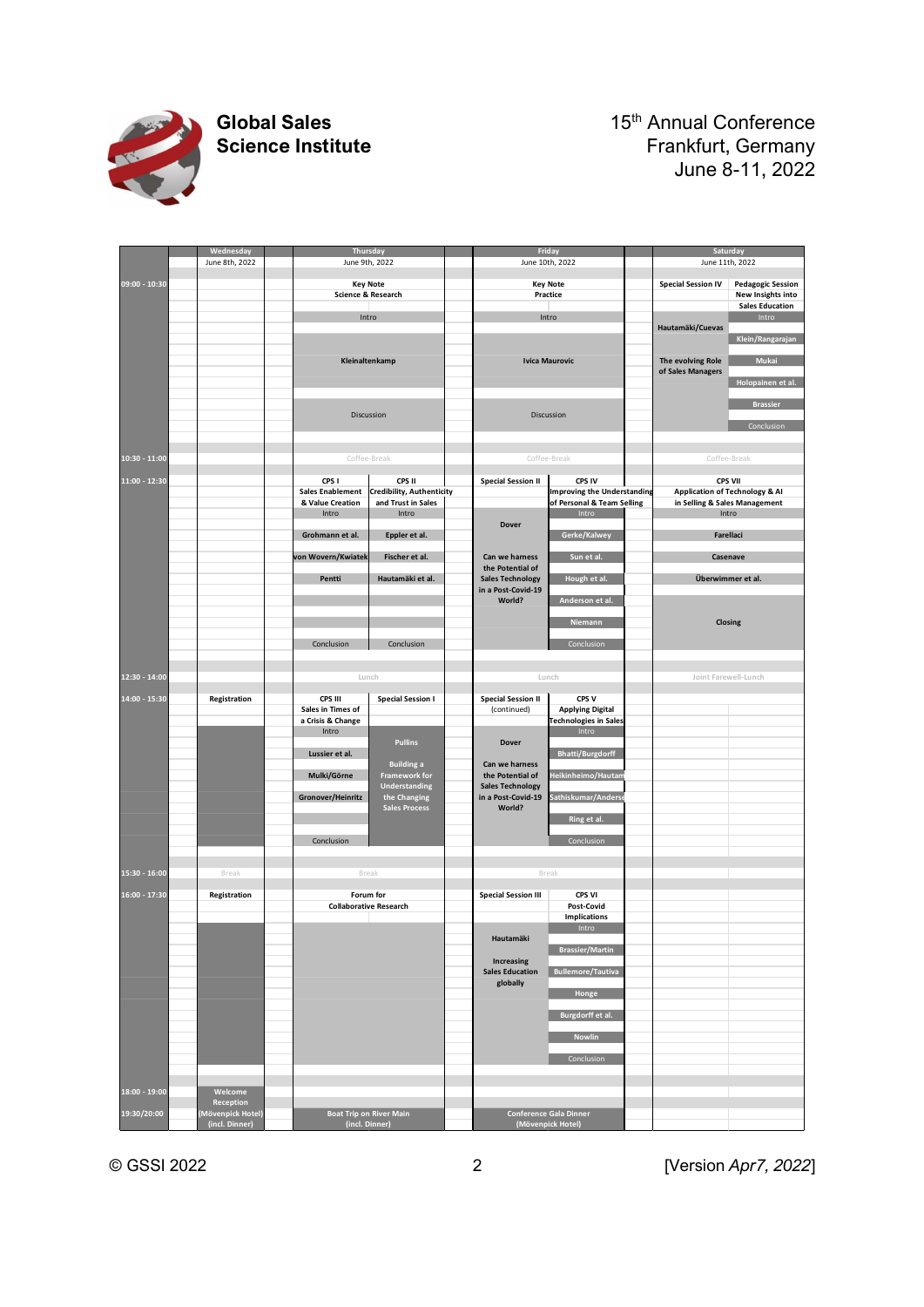

Global Sales 15th Annual Conference Science Institute **Frankfurt, Germany** June 8-11, 2022

# Wednesday, 8<sup>th</sup> June 2022

- 14:00 18:00 Registration
- 18:00 22:00 Social Event I: Welcome Reception

# Thursday, 9<sup>th</sup> June 2022

09:00 – 10:30 Welcome Opening Catherine M. Johnson & Stefan Wengler

> Scientific Keynote Prof. Dr. Dr. h.c. Michael Kleinaltenkamp, Free University Berlin, Germany

# 10:30 – 11:00 Coffee Break

### 11:00 – 12:30 Competitive Paper Session I: Sales Enablement & Value Creation Session Chair: N.N.

"Technology use in Buyer-seller interactions in B2B sales: How emotional detection and technologies can be applied in online sales negotiations?" Alexander Grohmann, Aalen University of Applied Sciences, Germany Sam Schweickhardt, Aalen University of Applied Sciences, Germany Christophe Fournier, Université de Montpellier, France Jobst Goerne, Aalen University of Applied Sciences, Germany

"Dimensions of Value Based Selling: the impact on company performance" Poul von Wowern, VIA University College, Horsens, Denmark Piotr Kwiatek, University of Applied Sciences Upper Austria, Austria

"Buyers' interaction preferences: Towards a contextual understanding of B2B omnichannel buying behavior" Pentti Korpela, Turku University of Applied Sciences, FInland

Competitive Paper Session II: Credibility, Authenticity and Trust in Sales Session Chair: N.N.

"Walk the walk: A qualitative inquiry of how B2B salespeople establish credibility" Rhett Epler, Old Dominion University, USA Laurianne Schmitt, EM Strasbourg Business School, France Frederik Beuk, University of Akron, USA Mark Leach, University of Wyoming, USA

"Authenticity in sales - a bidimensional concept?" Nadine Fischer, University of Montpellier, France Christine Lai-Bennejean, Emylon Business School, France Christophe Fournier, University of Montpellier, France

"Developing interpersonal connections in virtual B2B sales meetings in the post-covid era"

Pia Hautamäki, Tampere University of Applied Sciences, Finland Sini Jokiniemi, Tampere University of Applied Sciences, Finland Ellen Bolman Pullins, University of Toledo, USA

© GSSI 2022 3 [Version Apr7, 2022]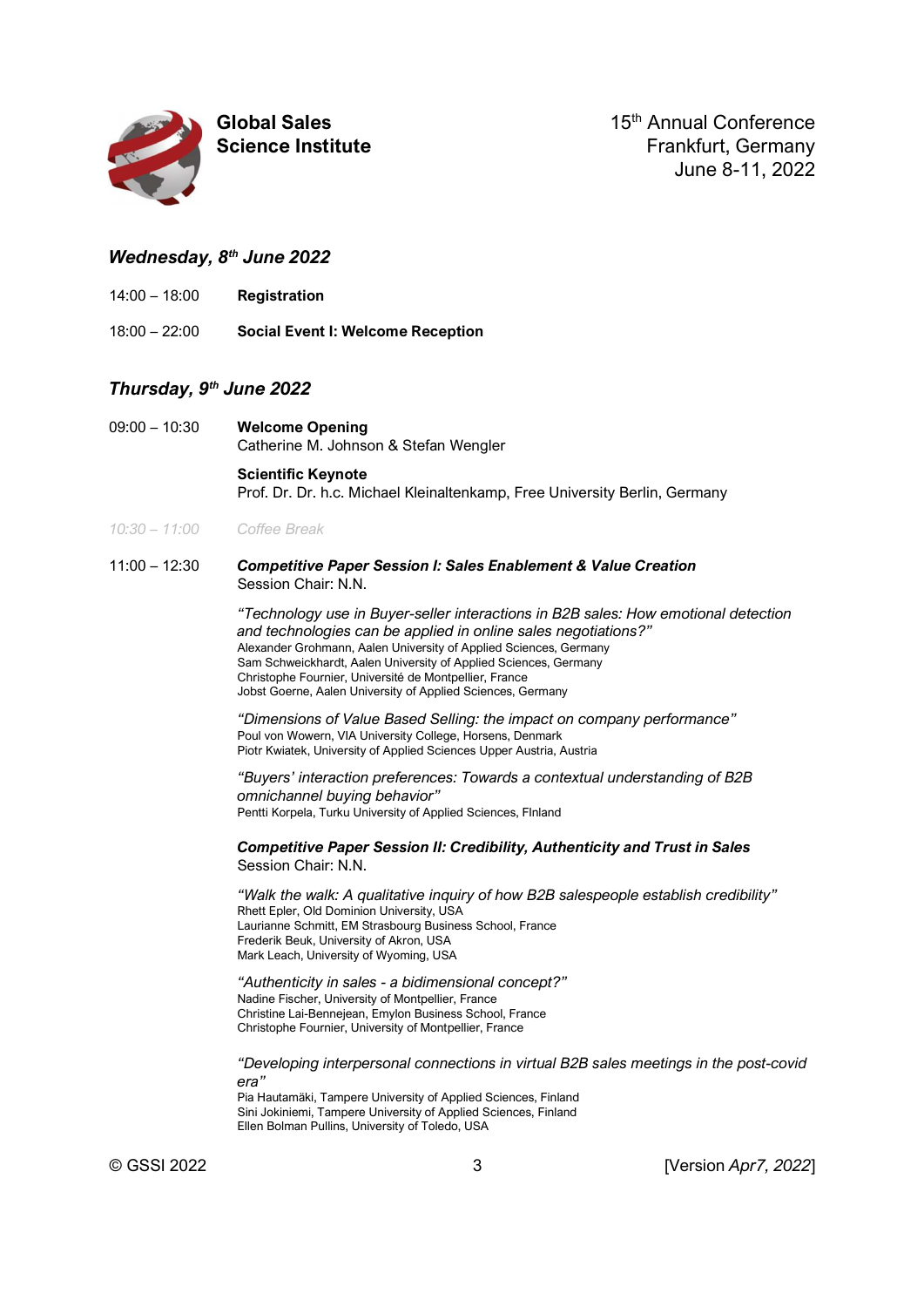

Global Sales 15th Annual Conference Science Institute **Science Institute Frankfurt, Germany** June 8-11, 2022

12:30 – 14:00 Lunch Break

# 14:00 – 15:30 Competitive Paper Session III: Sales in Times of a Crisis & Change Session Chair: N.N.

"Responding to the Crisis: Examining the Impact of Salespeople Depression on Performance over Time" Bruno Lussier, HEC Montreal, Canada Lisa Beeler, Clemson University, USA Willy Bolander, Florida State University, USA Nathaniel Hartmann, University of South Florida, USA

"Organizational Structure and Workplace Isolation" Jay Mulki, Northeastern University, USA Jobst Goerne, Aalen University of Applied Sciences, Germany

"Competence shift in sales teams focusing on pharmacy supplies: A systematic analysis of competence changes in sales teams from the perspective of customers and the pharmaceutical industry" Sandra Gronover, University of Applied Sciences Landshut, Germany Franziska Heinritz, Global Sales and Customer Operations, Dell, Germany

# Special Session I: Building a Framework for Understanding the Changing Sales Process

Session Chair: Ellen Bolman Pullins, University of Toledo, USA

- 15:30 16:00 Coffee Break
- 16:00 17:30 Forum for Collaborative Research Session Chair: N.N.
- 19:30 22:30 Social Event II: Boat Trip on River Main (incl. Dinner)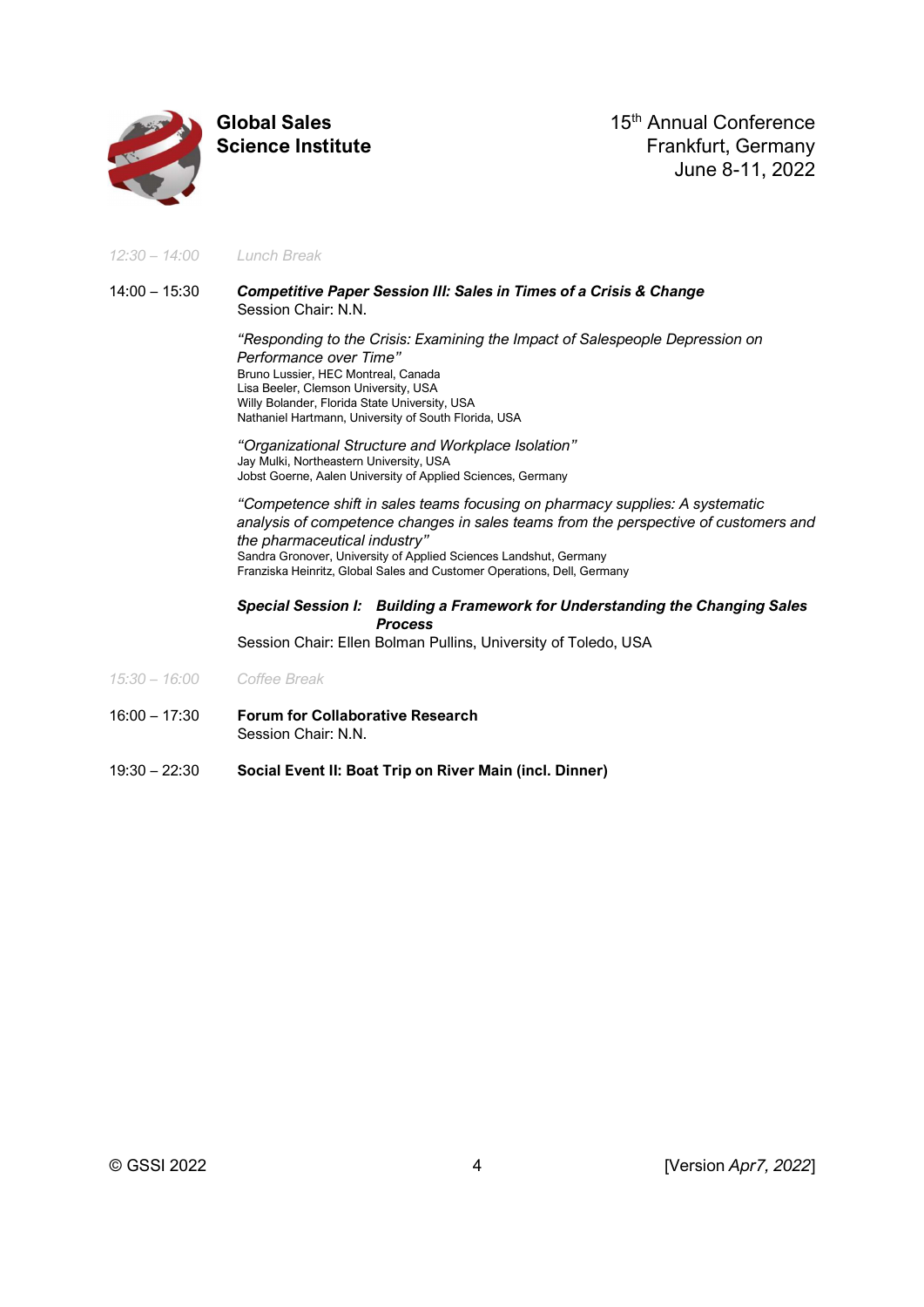

Global Sales 15<sup>th</sup> Annual Conference Science Institute **Science Institute Frankfurt, Germany** June 8-11, 2022

# Friday, 10th June 2022

09:00 – 10:30 Opening Catherine M. Johnson & Stefan Wengler

> Practice Keynote Ivica Maurović, GEALAN Fenster-Systeme GmbH, Germany

10:30 – 11:00 Coffee Break

11:00 – 12:30 Special Session II: Can we harness the Potential of Sales Technology in a Post-Covid-19 World?

Session Chair: Howard Dover, University of Texas at Dallas, USA

# Competitive Paper Session IV: Improving the Understanding of Personal and Team Selling

Session Chair: N.N.

"Investigating the Effectiveness of Interpersonal Influence Techniques in Personal Selling - Psychological Mechanisms and Contingency Factors" Michael Gerke, University of Muenster, Germany Tim Kalwey, University of Muenster, Germany

"Understanding the resources and capabilities in facilitating Key Account Management Implementation: a systematic literature review" Liang Sun, Cranfield School of Management, UK Javier Marcos-Cuevas, Cranfield School of Management, UK Daniel Prior, University of new South Wales, UK

"The Impact of Sales Knowledge Acquisition on Adaptiveness: A Scoping Study" Andy Hough, Cranfield School of Management, UK Javier Marcos-Cuevas, Cranfield School of Management, UK Dennis Esch, Cranfield School of Management, UK

"Resilience in sales management organizations: Towards an analytical framework" Poul Houman Andersen, Aalborg University, Denmark Karina Burgdorff Jensen, Aalborg University, Denmark Nirosha Sathiskumar, Aalborg University, Denmark

"Which Attributes Separate Top-performing Outside Salespeople from the Rest?" Paul Nieman, University of Missouri St. Louis, USA

12:30 – 14:00 Lunch Break

# 14:00 – 15:30 Special Session II: Can we harness the Potential of Sales Technology in a Post-Covid-19 World?

Session Chair: Howard Dover, University of Texas at Dallas, USA

# Competitive Paper Session V: Applying Digital Technologies in Sales Session Chair: N.N.

"Aalborg Sales Process Model (MAPS), A Reconceptualization in Light of Industry 4.0" Waheed Akbar Bhatti, Aalborg University, Denmark Karina Burgdorff Jensen, Aalborg University, Denmark

© GSSI 2022 5 [Version Apr7, 2022]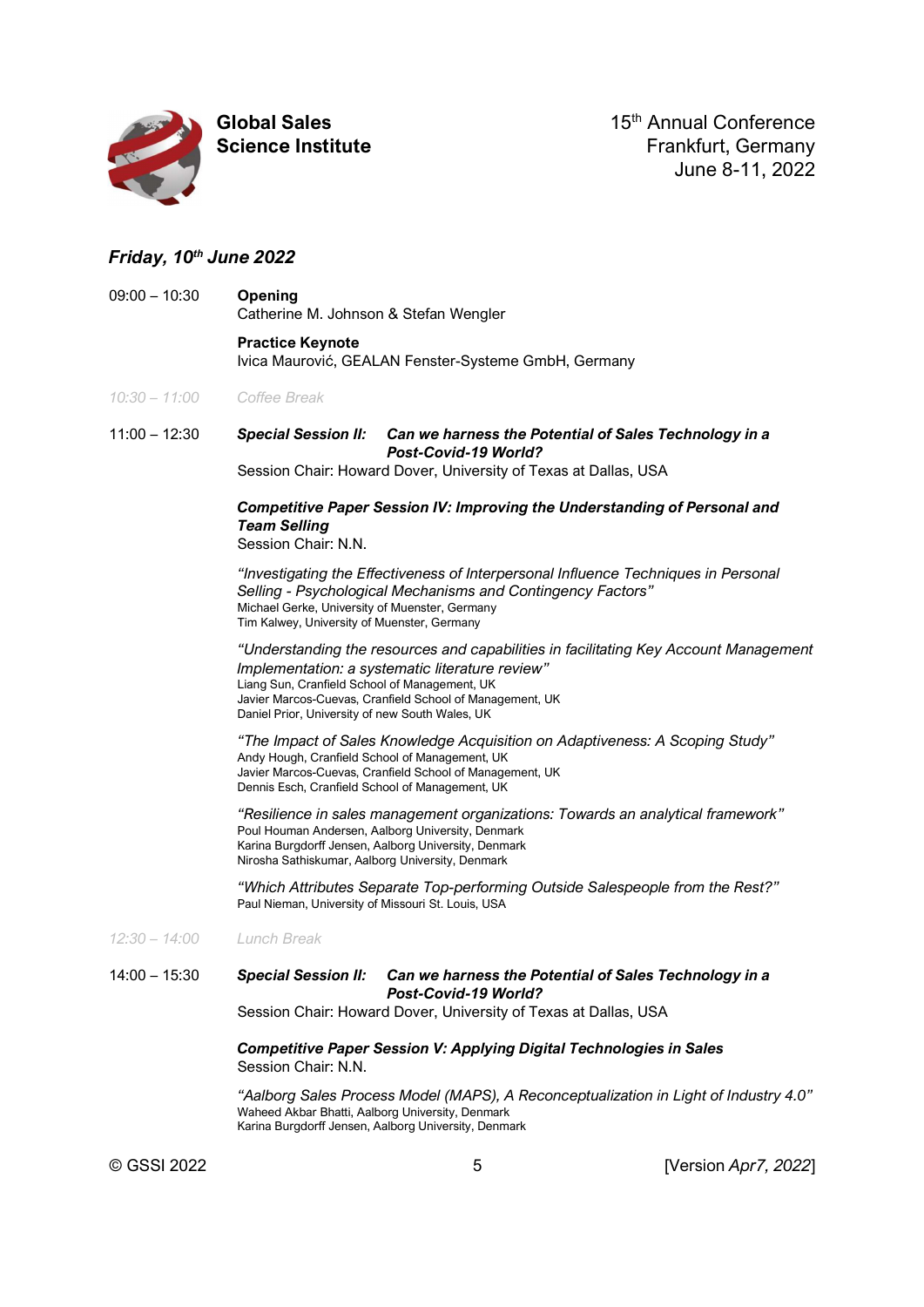

Global Sales 15<sup>th</sup> Annual Conference Science Institute **Science Institute Frankfurt, Germany** June 8-11, 2022

"AI-enabled sales automation changing B2B sales work" Minna Heikinheimo, Tampere University of Applied Sciences, Finland Pia Hautamäki, Tampere University of Applied Sciences, Finland

#### "How does AI impact bankers' relationship-building efforts? Towards an analytical framework" Nirosha Sathiskumar, Aalborg University, Denmark Poul Houman Andersen, Aalborg University, Denmark

"Leading the Adoption of Professional Social Media within B2B salesforces: A Scoping Study" Colm Ring, Cranfield School of Management, UK

Javier Marcos-Cuevas, Cranfield School of Management, UK Annmarie Hanlon, Cranfield School of Management, UK

### 15:30 – 16:00 Coffee Break

### 16:00 – 17:30 Special Session III: Increasing Sales Education globally Session Chair: Pia Hautamäki, Tampere University of Applied Sciences

### Competitive Paper Session VI: Post-Covid Implications Session Chair: N.N.

"Is a post-Covid sales management adaptation necessary? An Exploratory study" Pascal Brassier, IAE School of Management, France Xavier Martin, ESSEC, France

"Covid-19 was the end of B2B sales as we know it? Understanding the new skills and abilities of the B2B seller post Covid 19" Jorge Bullemore-Campbell, Universidad Del Desarrollo, Chile Julián Diaz Tautiva, Universidad Del Desarrollo, Chile

"A case study of the birth, evolution and re-adaptation in Japan of the global standard sales process management "The Model"" Shinji Honge, Okayama University of Science, Japan

"Banking-customer relationships in the era of digitalization: a perspective from commercial banks" Karina Burgdorff Jensen, Aalborg University, Denmark Michael Wædeled Andersen, University College Nordjylland, Denmark Marlene Højmark Sørensen, University College Nordjylland, Denmark

Sara Møller Nielsen, University College Nordjylland, Denmark Claus Larsen, University College Nordjylland, Denmark

"Should Managers Probe or Offer Rewards to Access Salesperson Competitor Information? Exploring the Link between Salesperson Competitor Information and Performance" Edward Nowlin, Kansas State University, USA

Doug Walker, Kansas State University, USA Michael T. Krush, Kansas State University, USA Jihoon Cho, Kansas State University, USA Nawar N. Chakar, Louisiana State University, USA

20:00 – 23:00 Social Event III: Conference Gala Dinner